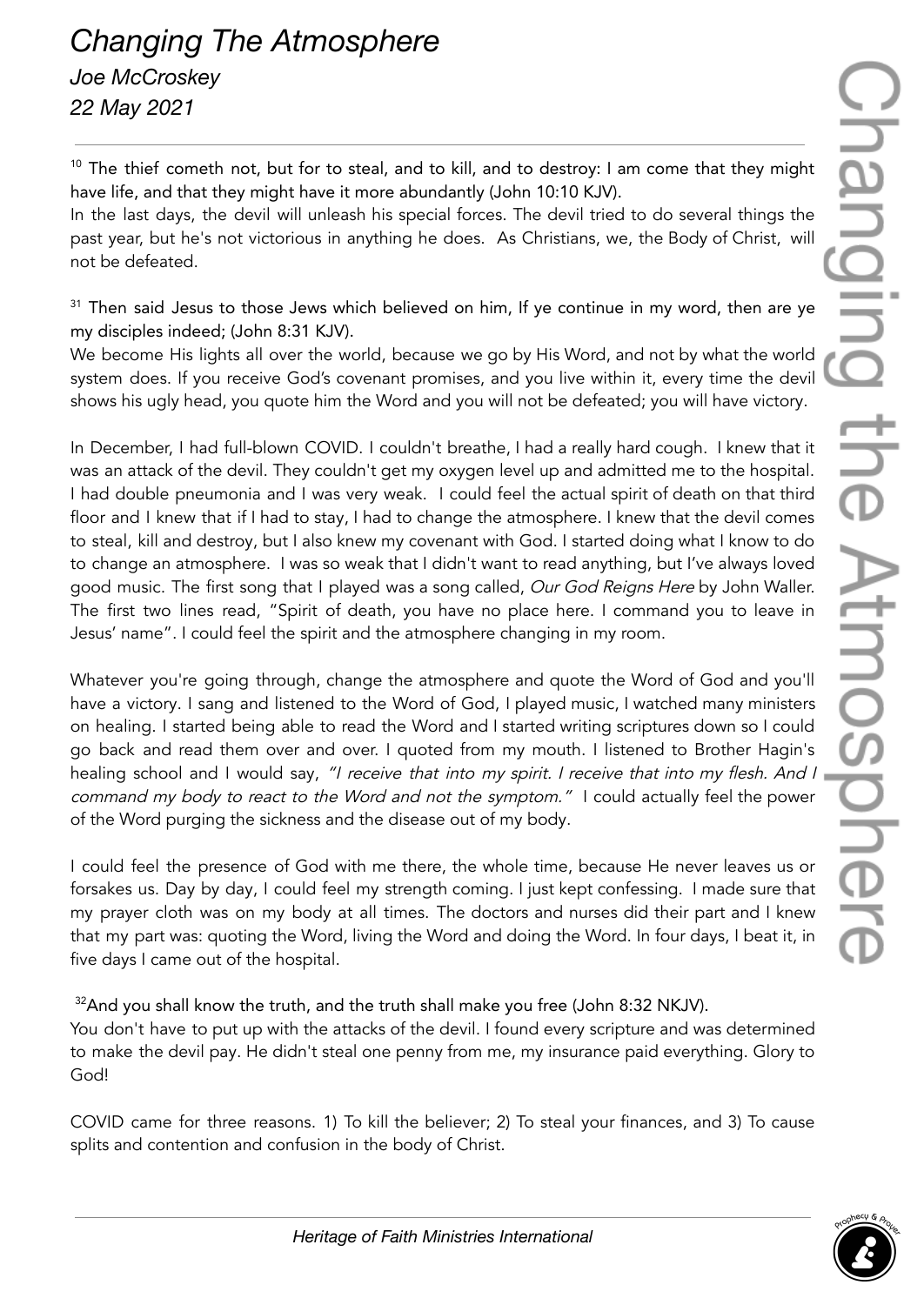I let the devil know where COVID came from. It did not come from God, it came from the devil to steal, kill, and destroy. I told that spirit of death, "You're not welcome in this room here. It's off-limits to you".

I didn't let anything go into my spirit or my ears, that wasn't the Word of God.

<sup>38</sup>How God anointed Jesus of Nazareth with the Holy Spirit and with power. He went about doing good. And healing all that were oppressed by the devil, and God was with him (Acts 10:38 ESV). I got my own hands right on my head and said, "I am a believer, and I am going to recover."

I changed the atmosphere in that room from any kind of a doubt to nothing but a positive atmosphere. There was no negative coming out of my mouth at all. What happened did not change my confession. I didn't say, "Where was God?

<sup>1</sup>Beloved, I wish above all things that you may prosper in all things and be in good health (3 John 1 KJV).

I made a choice to not lose any finances and to be healed. Believe that you are exempt from the devil destroying you because you have the right answers.

All I had to do was to remember His benefits.

<sup>1</sup>Bless the Lord, O my soul, And all that is within me, bless His holy name. <sup>2</sup>Bless the Lord, O my soul, and forget not all his benefits <sup>3</sup>Who forgiveth all thine iniquities; who healeth all thy diseases (Psalm 103:3 KJV)

I had spiritual authority.

 $198$ ehold, I give you He gave me the power to tread upon the serpent, scorpions, and over all powers of the enemy (Luke 10:19 KJV).

The power of the enemy was in there, but it had no effect. It couldn't come near me, there was a covenant, a bloodline, it was not allowed. I looked at how I can use the name of Jesus because He has given me that too.

Two in agreement can change any kind of an atmosphere. I did not have one doctor or nurse that was not born again the whole time I was in the hospital. You got to have faith, you got to know God is directing doctors too. I said, "A doctor will not touch me, that God has not already shown them what to do and how to do it.".

 $10$ Finally, my brethren, be strong in the Lord and the power of His might. Put on the whole armour of God (Ephesians 6:10 KJV).

 $^{20}$ But ye, beloved, building up yourselves on your most holy faith, praying in the Holy Spirit.  $21$ Keeping yourselves in the love of God, looking for the mercy of our Lord Jesus Christ unto eternal life (Jude 1:20-21 KJV).

Probably one of my best weapons of warfare there, was to pray in the Holy Spirit. I could feel it building me up; spiritually and physically. God would give me an interpretation of my own praying in the Spirit.

We can be a light anywhere we go. Continue to put things inside, that when the challenge and the test comes from the devil, it will automatically come up out of you.